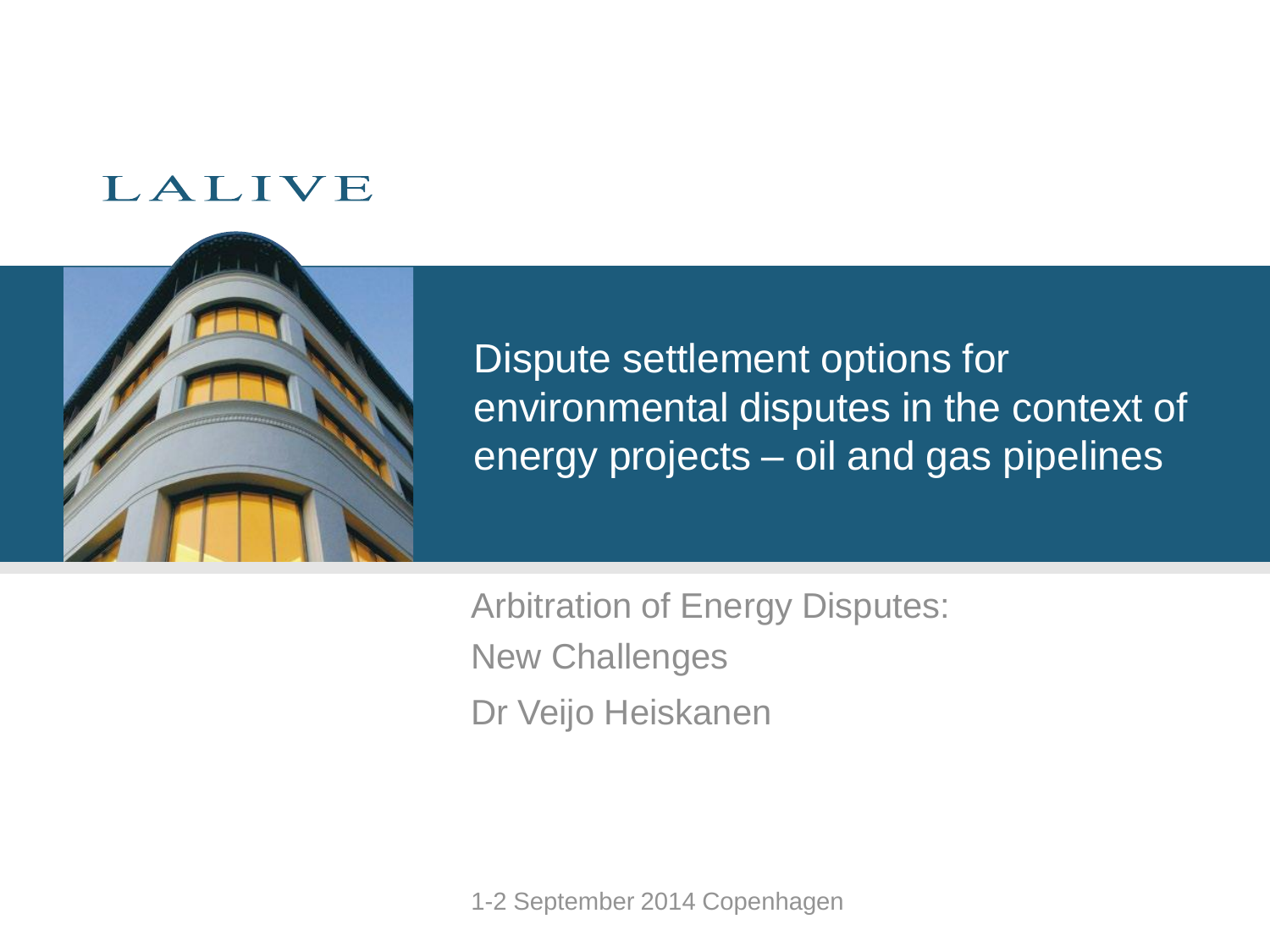#### LALIVE

## I. Introduction

- **International environmental law as a balancing act** 
	- **Exploitation of natural resources vs environmental protection**
- **Energy projects as complex projects** 
	- Example: oil & gas pipelines
		- Multilateral intergovernmental agreements: Energy Charter Treaty (ECT)
		- Bilateral intergovernmental agreements
		- Host State agreements
		- Project agreements (pipeline agreements, transportation agreements, etc)
	- **Environmental obligations may be embedded on all levels**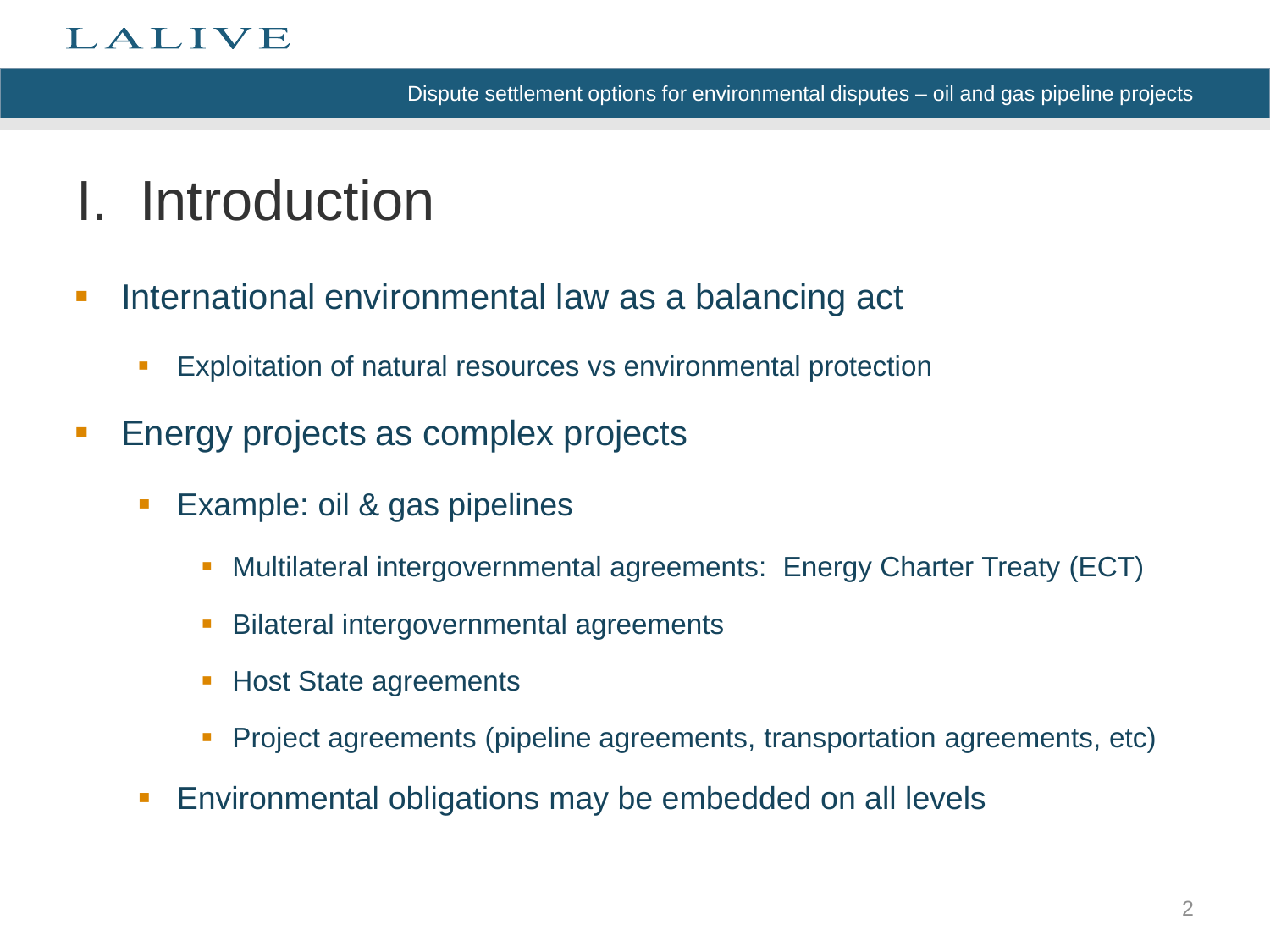## II. Energy Charter Treaty and environmental regulation

- **Part IV ("Miscellaneous provisions")**
- **Article 18 ("Sovereignty over natural resources")** 
	- Recognition of State sovereignty over energy resources
	- "Without affecting the objectives of promoting access to energy resources, and exploration and development thereof on a commercial basis, the Treaty shall in no way prejudice the rules in Contracting Parties governing the system of property ownership of energy resources"
	- Recognition of the State's right to regulate the environmental and safety aspects of exploration, development and reclamation in its territory ("Area")
- $=$  environmental regulation as a matter of sovereign right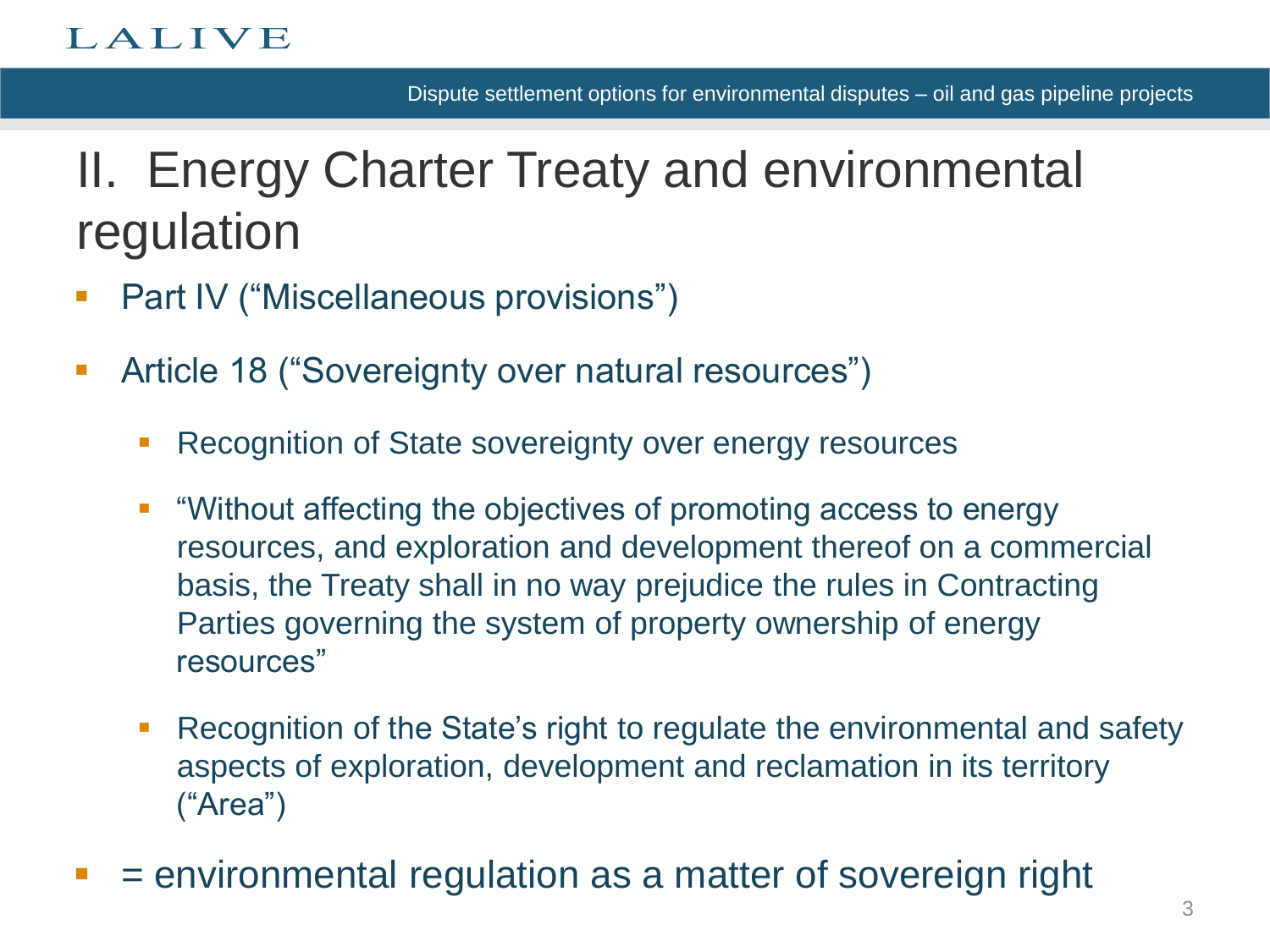# III. Energy Charter Treaty and environmental regulation (cont'd)

- **Article 19 ("Environmental aspects")** 
	- "In pursuit of sustainable development and taking into account its obligations under those international agreements concerning the environment to which it is party, each Contracting Party shall strive to minimize in an economically efficient manner harmful Environmental Impacts occurring either within or outside its Area from all operations within the Energy Cycle in its Area"
	- **Polluter Pays Principle ("The Contracting Parties agree that the polluter in the** Areas of the Contracting Parties, should, in principle, bear the cost of pollution, including transboundary pollution, with due regard to the public interest and without distorting Investment in the Energy Cycle or international trade")
	- List of activities covered by the best efforts obligation (policy development, information exchange, monitoring and assessment etc.)
- $\blacksquare$  = environmental protection as an international best efforts obligation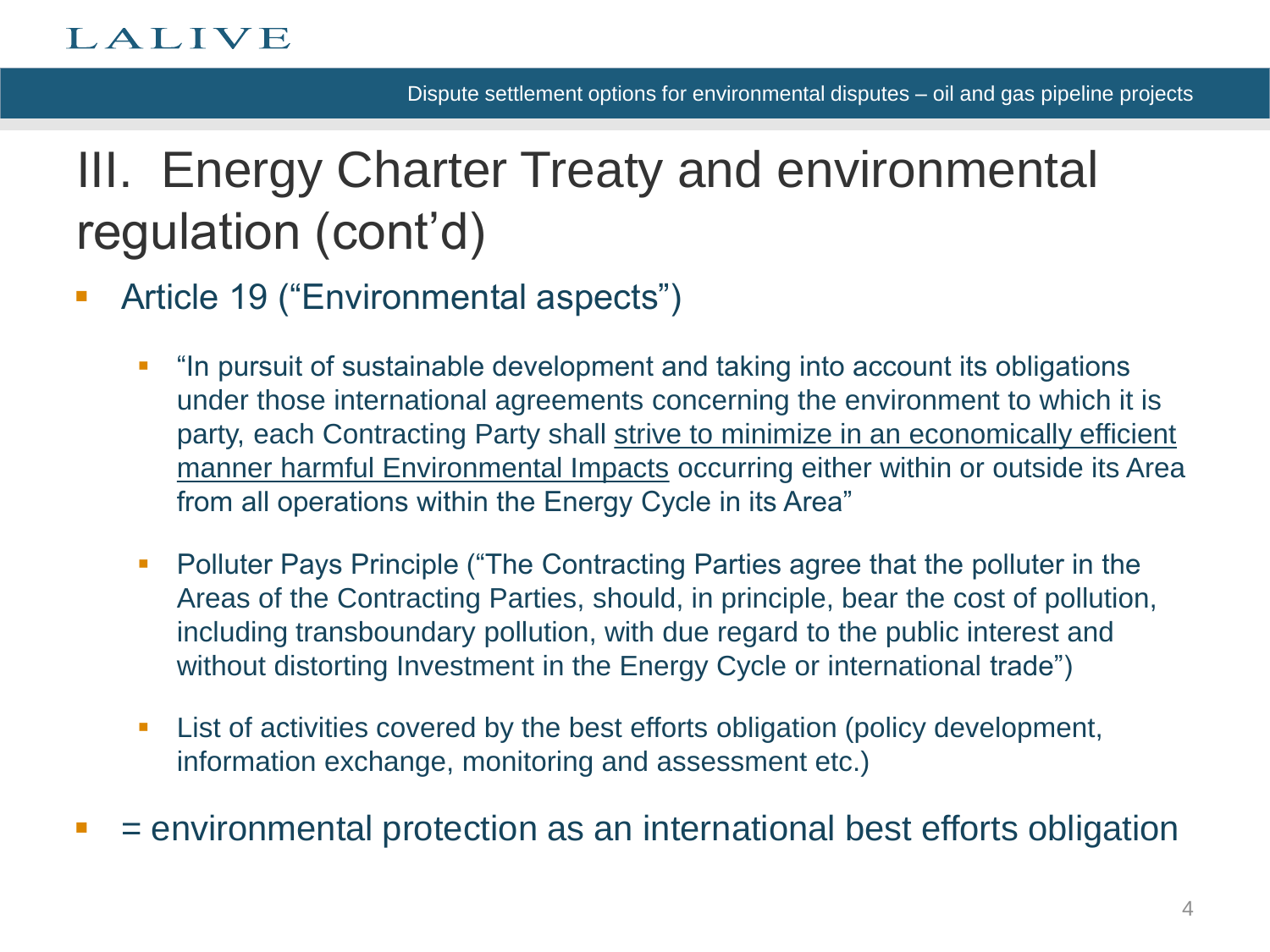IV. Resolution of environmental disputes in the context of the Energy Charter Treaty

- Article 19(2):
	- "At the request of one or more Contracting Parties, disputes concerning the application or interpretation of provisions of this Article shall, to the extent that arrangements for the consideration of such disputes do not exist in either appropriate international for a, be reviewed by the Charter Conference aiming at a solution"
	- = non-binding consultation mechanism for settlement of disputes under Article 19 (international best effort obligation)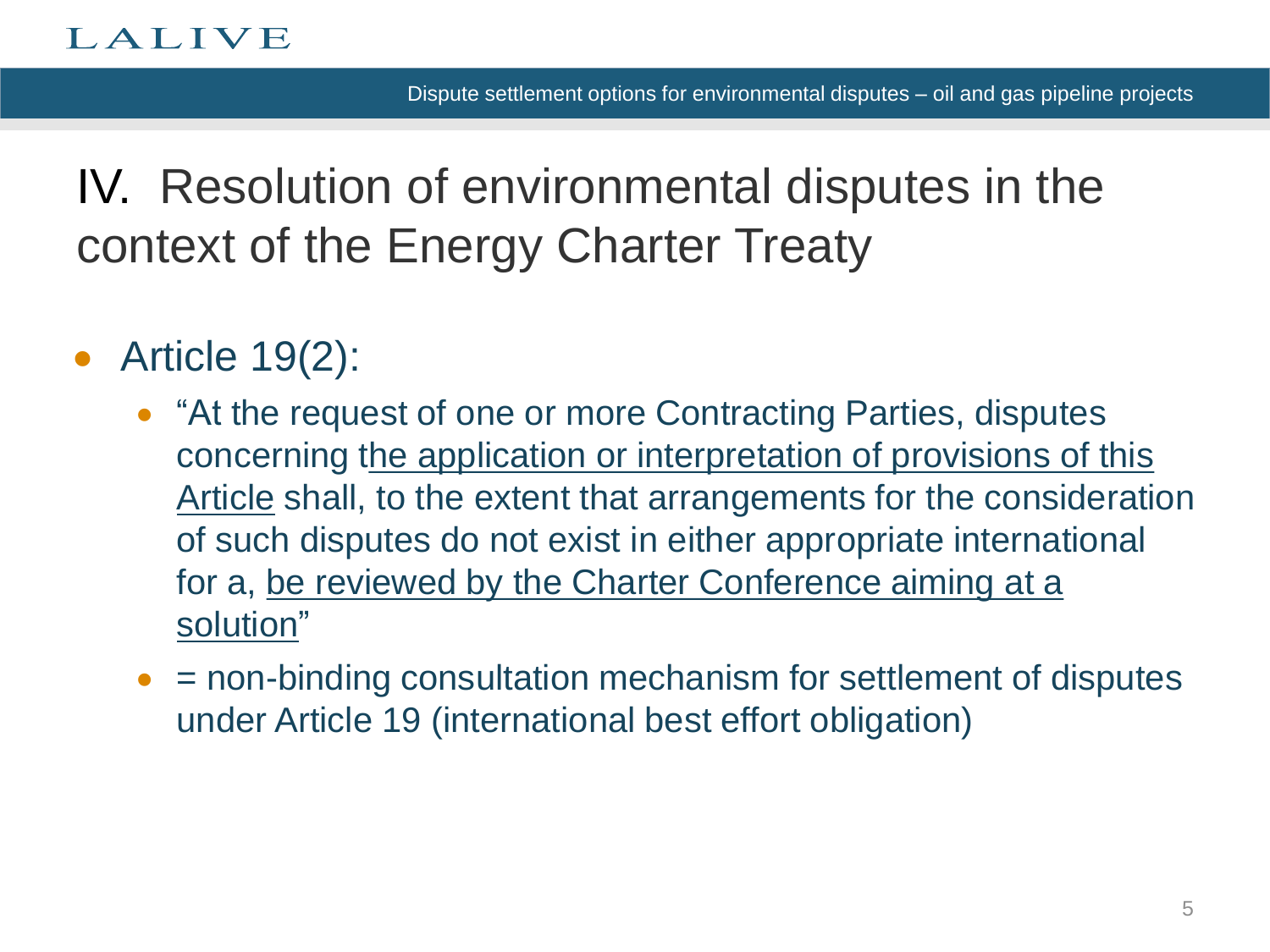V. Resolution of environmental disputes in the context of the Energy Charter Treaty (cont'd)

- State-to-State dispute resolution (Article 27)
	- Disputes concerning Article 19 ("Environmental aspects") excluded
- Investor-State arbitration (Article 26)
	- Covers only Part III (investment promotion and protection) but not Part IV (e.g. environmental regulation)
	- Does not preclude investor from claiming that environmental regulatory authority has been applied in breach of Part III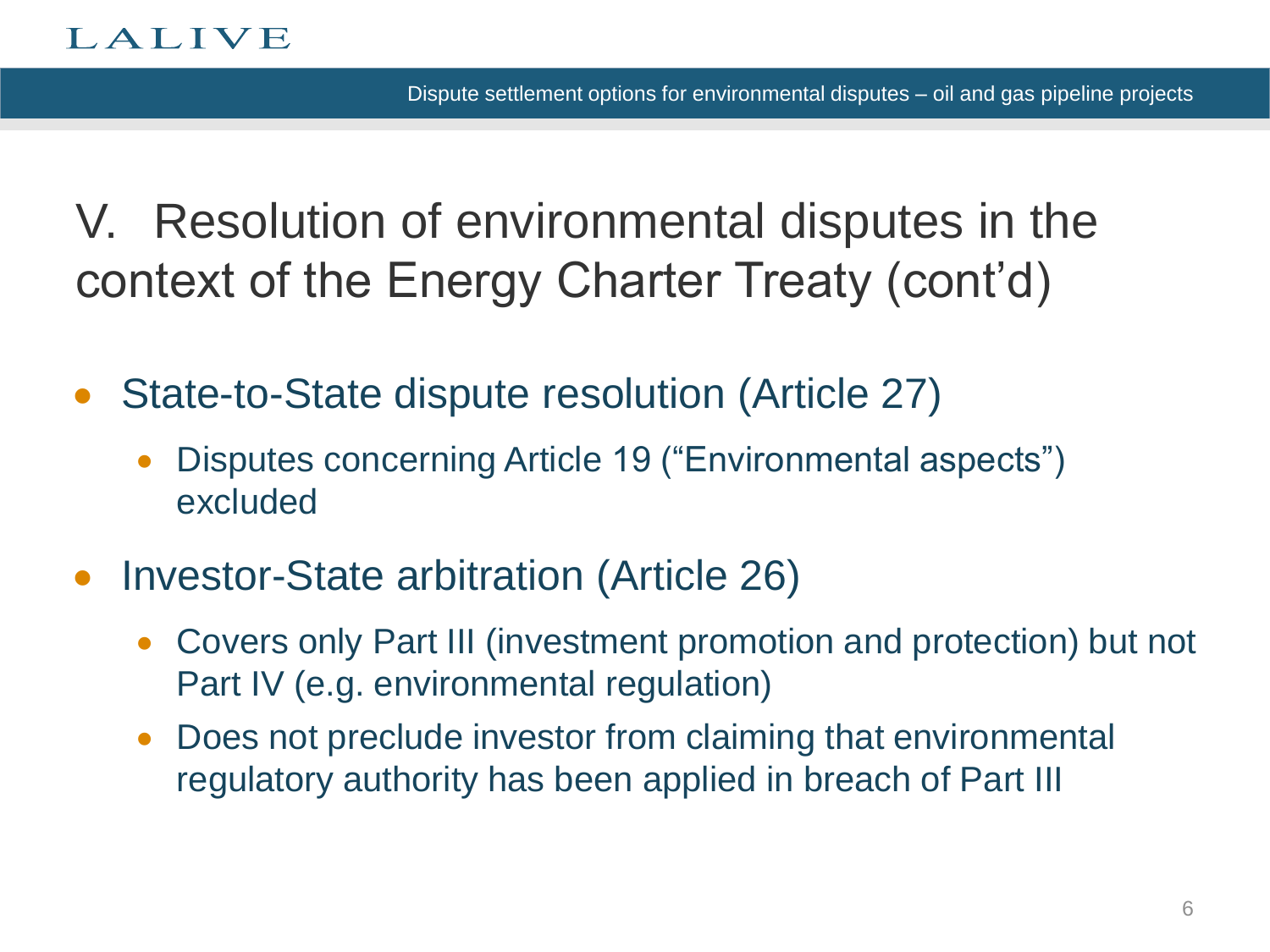VI. Pipeline projects and environmental disputes: options typically available in practice

- State-to-State: consultation, compliance mechanisms, ad hoc arbitration, arbitration clauses in intergovernmental agreements
- Domestic litigation: enforcement of local environmental regulations
- Investor-State arbitration under investment treaties
	- Alleged abuse of environmental regulatory authority
- Claims by affected local communities
	- Standing issue in local courts
	- Grievance and accountability mechanisms under financing agreemeents (e.g. World Bank Inspection Panel, Compliance Advisor/Ombudsman)